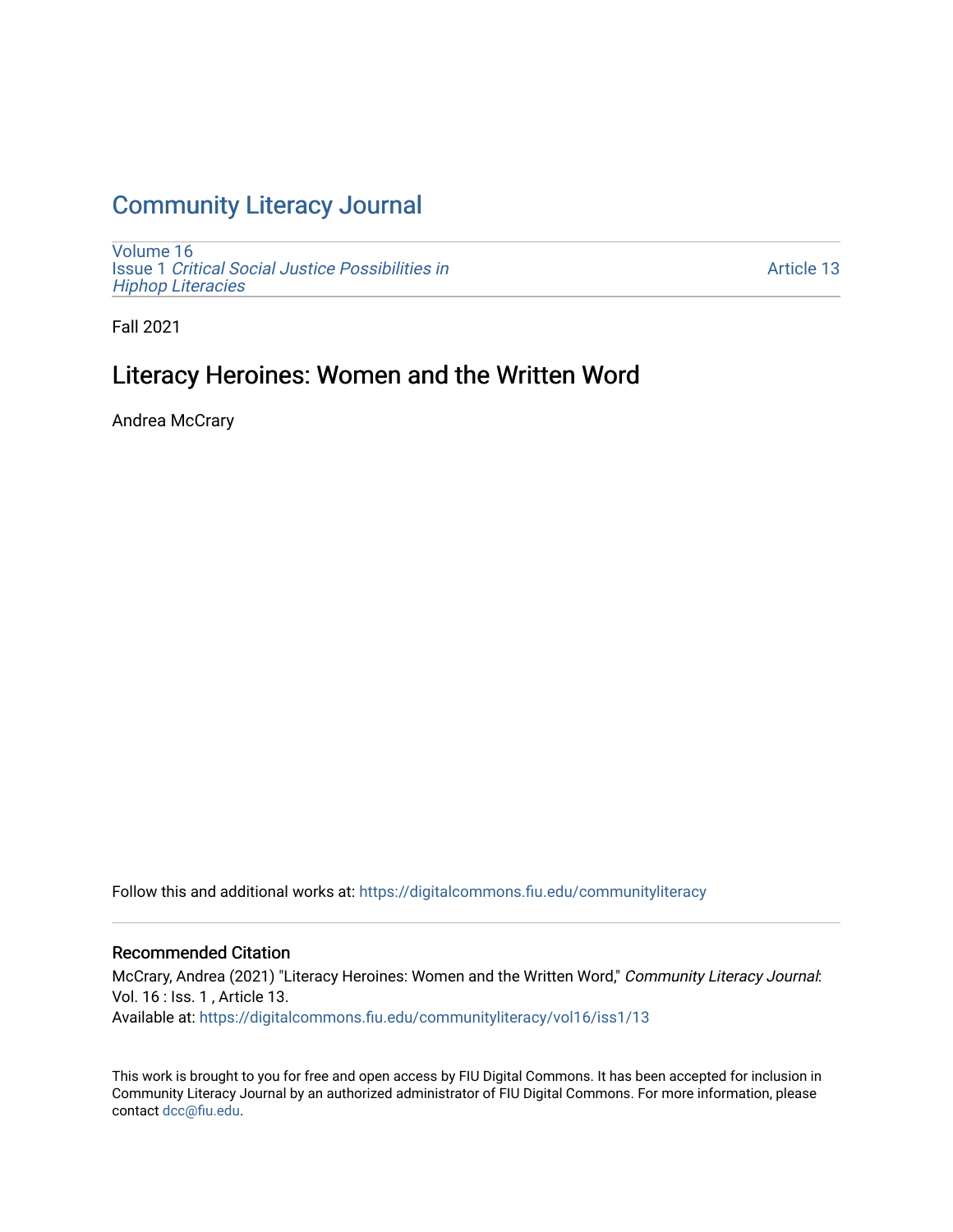# **Literacy Heroines: Women and the Written Word**

## *Alice S. Horning*

**Peter Lang Publishing, 2021, pp. 303** 

### *Reviewed by Andrea McCrary* **Queens University of Charlotte**

Early in my career at the small comprehensive university founded on the lib-<br>eral arts where I work, I was fortunate<br>to teach in an innovative interdisciplinary hensive university founded on the lib**d** eral arts where I work, I was fortunate to teach in an innovative interdisciplinary program and was regularly supported by the senior faculty members with whom I taught. One such mentor was an experienced faculty member in the History Department who reminded me that much of the value of studying stories of those who have come before us lies in the consideration of the "past that is present." Drawing connections between the stories of the past and the struggles of the



present is, in fact, what many of us do in our classrooms. In *Literacy Heroines: Women and the Written Word*, Alice S. Horning takes this approach, presenting the work of twelve notable women from the Modern period of 1880–1930, drawing significance from both their activities in their own contexts and from the models they offer those of us concerned about key issues facing our contemporary communities. As such, Horning offers readers a text that both satisfies as a work of literacy history and challenges us to see how the strategies used by these women may serve the scholars, writers, and activists seeking change today.

The introduction of the book presents Horning's rationale for collecting the stories of these women and arranging the chapters as she does. Before her comments on the identities and roles of the women, she begins with some key definitions, establishing shared understanding of "literacy" and "modernity" as a foundation for discussing the work of these women. Here, she highlights the similarities between the modern period and today, specifically indicating the significance of "intense change" including "demographic shifts" and "huge waves of immigration"-all of which are obviously resonant for a contemporary reader (6). Moving to a definition of "intersectionality," Horning asserts that the "concept makes a great deal of sense when looking at the work of the heroines. . . . [given that] their approach inevitably entailed underlying intersections of gender, race, class, ethnicity or other factors" (12). Indeed, each chapter aims to acknowledge and consider the various ways intersectional identities affect the work of each woman. Further, the introduction establishes definitions for three central designations that she uses for each of the women: Exemplar/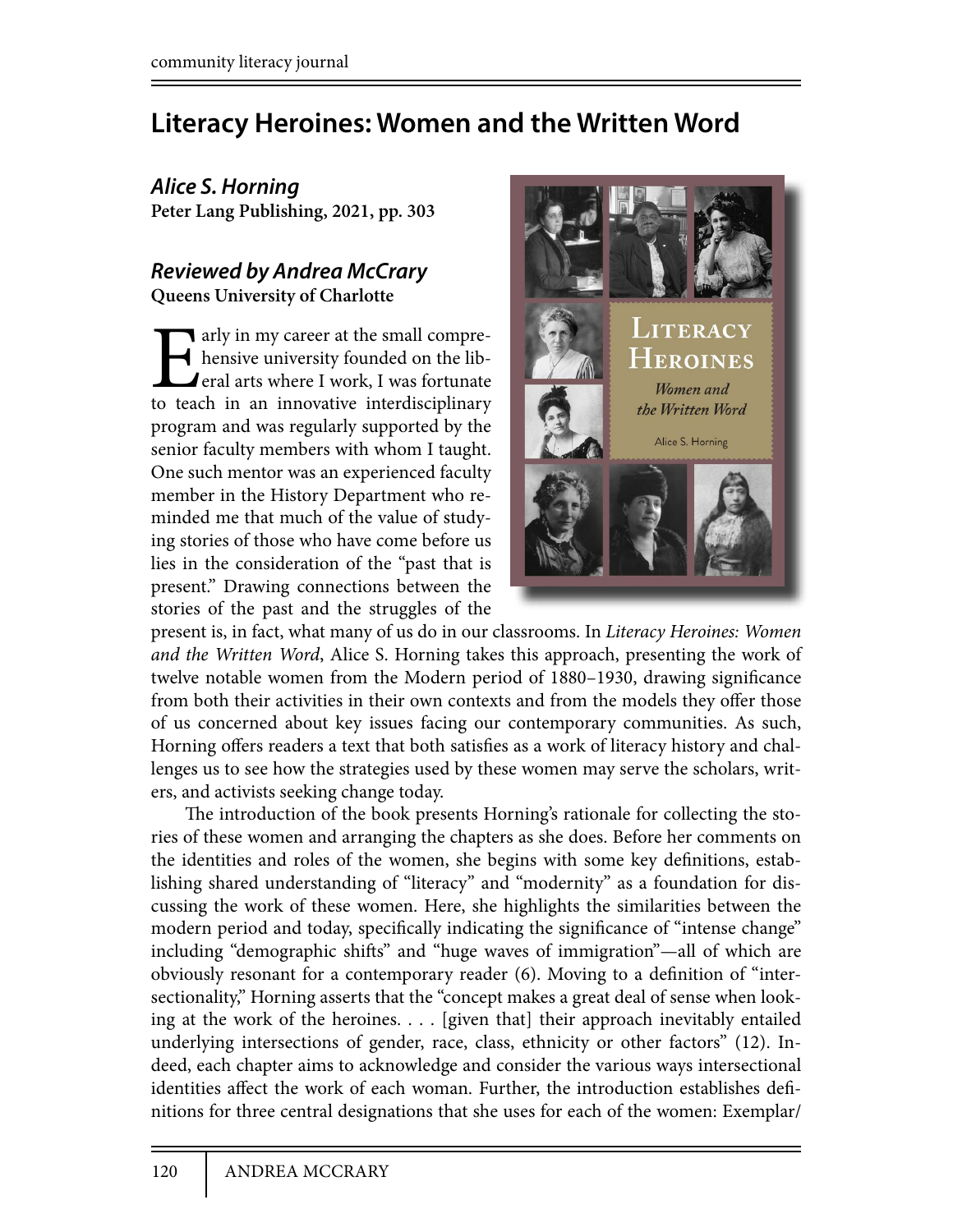Expert, Sponsor, and Literacy Heroine. Exemplars, Horning notes, demonstrate skill and credentials, but "experts also need experience in their chosen field" to fulfill the expectations of the role (14). Sponsors demonstrate the value of literacy by "sharing their knowledge and expertise" (14). Finally, as Horning shapes the definition of the title phrase, "Literacy Heroine," she homes in on the lens through which she sees the women whose stories are collected in the book: she states that "a literacy heroine is a woman who has worked in a variety of roles, using her literacy abilities in heroic efforts to serve as a respected exemplar/expert and sponsor of literacy for others" (17). In providing these definitions, Horning highlights the selection of these women as literacy heroines in their own historical contexts and their relevance to the issues facing contemporary communities that may draw from their examples.

In this way, Horning has set out to write a book focused on women "whose work on literacy made substantial difference in the lives of others" (52). The methodology, essentially a case study approach, !nds Horning reviewing not only primary work written by each woman, but also critical work by other writers, including biographers and journalists. Notably, Horning draws from interviews with contemporary scholars who have knowledge of these women, and she reports following the feminist practice of sharing the completed work with those interview subjects as a means of ensuring accuracy in her portrayal of their ideas. The introduction to the book, then, reinforces Horning's careful process in gathering and presenting the work of these extraordinary women writers.

Following the introduction, the book presents the stories of a dozen women, arranging their chapters around the arenas in which Horning sees their most notable work: education, activism, and writing. The women included as educators are Mary McLeod Bethune, Gertrude Buck, Cora Wilson Stewart, and Sarah Winnemucca. Horning includes Jane Addams, Mary Church Terrell, Lilian Wald, and Ida B. Wells-Barnett in the activist section. Finally, the women in the section on writers are Nella Larsen, Josephine St. Pierre Ruffin, Harriet Beecher Stowe, and Ida Tarbell. Many of the women included in *Literacy Heroines* are well-known to students and scholars of the late-19<sup>th</sup> and early 20<sup>th</sup> century social movements, though some will be new. The structure of the book allows readers to take in the dozen stories in various ways—as a whole, as a group in one of the three main sections, or as individual chapters that can stand alone for readers interested in singular cases. Additionally, while Horning focuses her attention narrowly on the work of women in using literacy to confront social ills, the breadth of identities related to class, race, and ethnicity provides a broad sense of the relevant issues and effects of the work done by these women in the Modern period.

Rather than provide details from each chapter, as each woman's story provides myriad significant moments (more than this review can hold), I want to highlight Horning's arrangement and approach, as they offer important revelations for readers. By grouping these women according to activity—Educators, Activists, and Writers—Horning highlights the limits on women's lives in the Modern period while also demonstrating the possibilities for confronting societal problems from within those limits. Within these sections, the arrangement of each chapter provides a consistent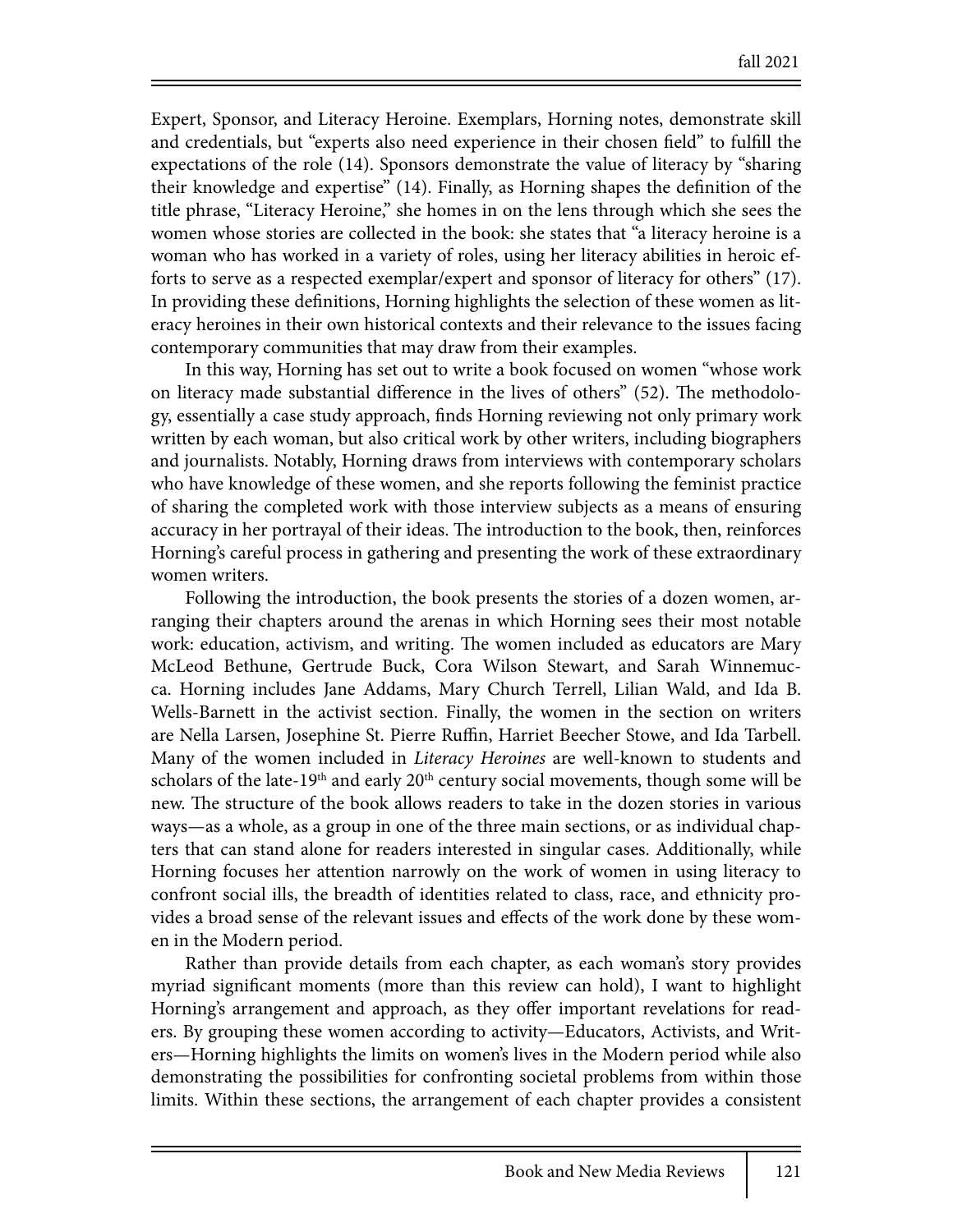lens through which to view the women's contributions to literacy in their communities. Horning has crafted a tight structure, creating clarity, accessibility, and a clear through line for the discussion.

Each chapter begins with a brief introduction before moving into a context-setting "Issue of the Times" section in which Horning situates the women according to the prevalent events and issues in their communities. These issues are far ranging, but all significant; they include specific legal moments like the *Plessy v Ferguson* decision or the Dawes Act, as well as broader movements on issues of racism, suffrage, immigration, labor, and indigenous rights. In each chapter, this section highlights the issue most relevant to the woman being discussed. Next, each chapter moves to a biographical sketch of the woman, emphasizing elements of each woman's life that seem most relevant to their work in the communities. Specifically, Horning here turns to relational details like family background and connections to other people doing similar work, along with educational background and achievements. Here, Horning often points out the important sponsors in these women's lives, further underscoring the importance of literacy sponsors in the development of literacy heroines.

Following the background sections in each chapter, Horning discusses each woman as they fulfill the significant roles of exemplar, sponsor, and heroine defined in the introduction. In enumerating the achievements of these women, Horning highlights the breadth of their accomplishments offering readers a glimpse into the remarkable achievements of these women. The book includes women who founded or led educational institutions (i.e., Bethune, Stewart, and Buck) as well as women who founded or led social organizations (i.e., Addams, Terrell, and Ruffin). Despite the notable diversity of experience and focus represented by these women, the noteworthy commonality as Horning presents them is their achievement in writing; writing dissertations and novels or essays, speeches, and columns, these women uniformly represent the power of literacy to speak to and against the social concerns of the writer and her allies. In pointing out the written work as well as the organizational and leadership work that these women represent, Horning reinforces her thesis that these women achieved the accomplishments they did largely through their successful deployment of literacy work.

Just before a list of references related to the heroine in each chapter, readers will find a section headed "Lessons for Contemporary Times" in which Horning calls attention to the attribute that best served each woman in her work. Having pointed to research on grit as a foundational idea, she regularly highlights the persistence that propelled the women through the challenges they faced, often as a result of their intersectional identities. While these women certainly demonstrated resilience in a world that resisted them and their work, I struggled a bit with the repeated reliance on grit as a defining characteristic. However, I found the inclusion of qualities like Terrell's networking and encouragement of coordination among women more useful, as this kind of collective approach serves as an important model for how women may face contemporary challenges in their communities. Indeed, bookending each chapter with "Issues of the Times" and "Lessons for Contemporary Times" provides readers a way of seeing how the past is present with us. In this way, Horning highlights